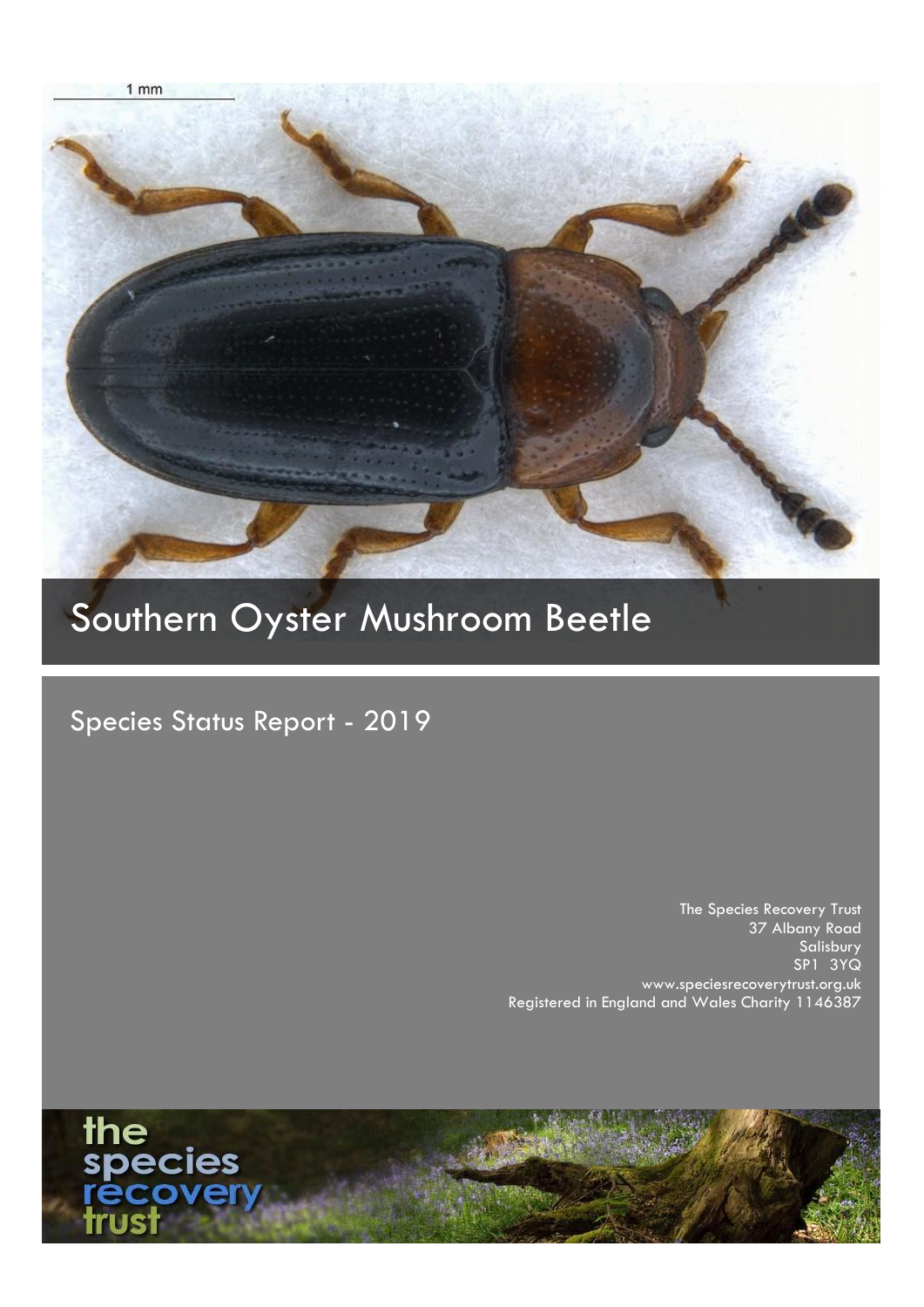#### Introduction

The Southern Oyster Mushroom Beetle (*Triplax lacordairii*) is an extremely rare beetle. Historically, it has been found at several sites across southern England, but more recent records have been focussed in the New Forest, Kent and East Sussex.

The beetle is a saproxylic beetle associated with the fungus *Pleurotus* (oyster mushrooms) on Beech, Ash, Elm, Holly, Gorse, Elder and Birch. It is thought to require large old trees to produce suitable decaying wood for the host fungi and is known to be restricted to sites with a long historical continuity of ancient trees.

In 2014, the Species Recovery Trust undertook surveys across the known sites in Kent, East Sussex and the New Forest to look for the beetle. Five Southern Oyster Mushroom Beetles were found in the New Forest along with a lot of oyster mushrooms, but none were found at any of the other sites.

Hothfield Heathland in Kent was identified as a key site for further work. There appeared to be a lot of suitable habitat but no oyster mushrooms were found. This site had historically been a stronghold for the species.

In 2018, the Species Recovery Trust undertook a full survey of the habitat at Hothfield Heathland. The survey aimed to identify:

- Areas of the site that are still suitable for the beetle and that should be the focus of future survey work
- Areas of the site where habitat work may be needed or management practices changed

## **Methodology**

Two areas of the Hothfield Heathland reserve, known as the 'triangle' and the 'A20 corridor' were surveyed on the 19th September 2018 by Kent Wildlife Trust and seven volunteers (see Figure 1 for a map of the survey area).

The areas were assessed by the means of a woodland habitat assessment, based on the Joint Nature Conservation Committee common standards monitoring guidance; a national standard for habitat monitoring.

Grid squares of 50m x 50m were generated based on the British National Grid system and overlain on a map of the reserve. Each square is a fixed sample location, and each was walked over by the survey team. A range of habitat attribute data were recorded against a unique reference ID for each square.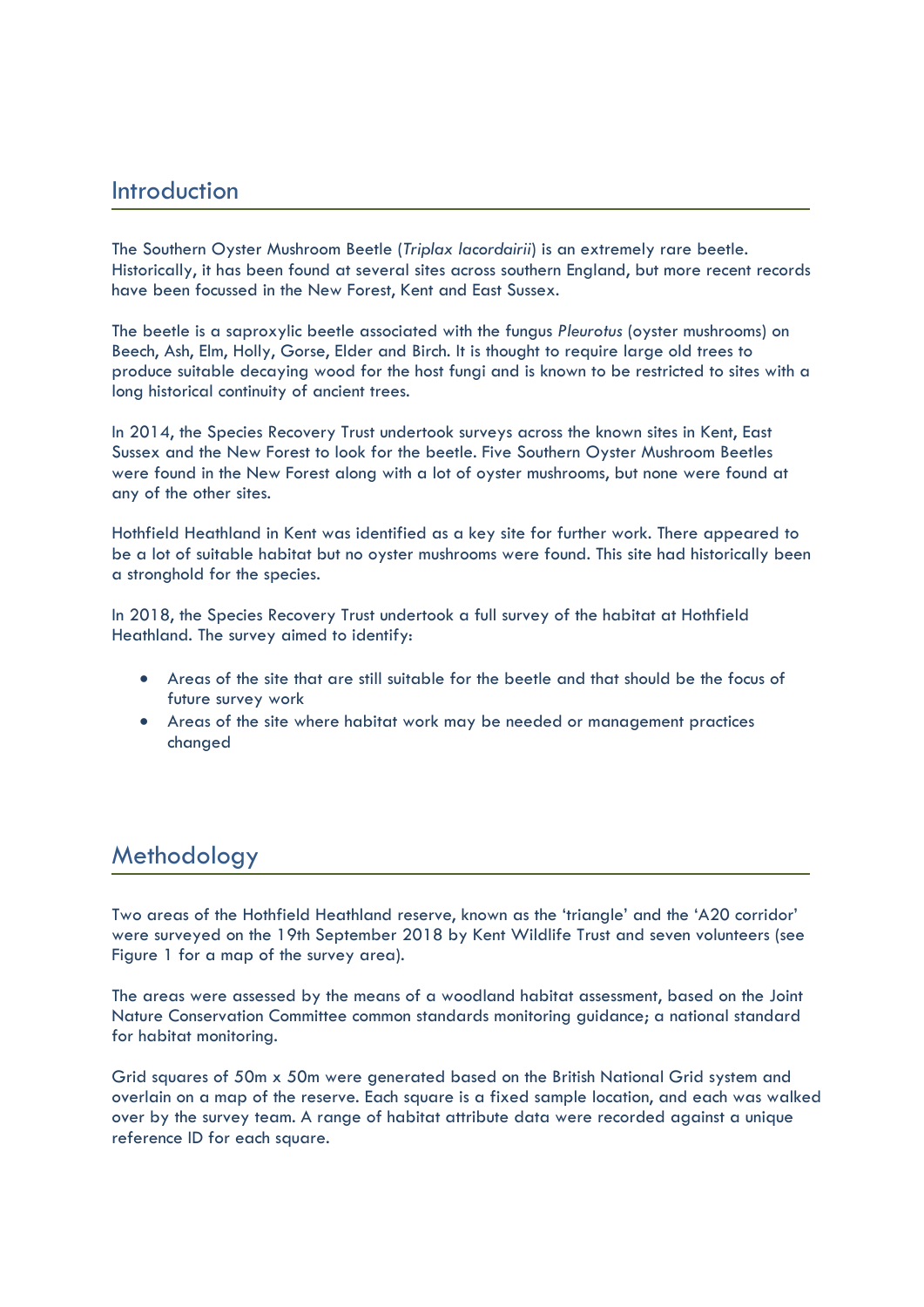For the purposes of this survey in particular, the following attributes were also included: Oyster Mushroom presence and the presence of other bracket fungi.



Figure 1: Survey area at Hothfield Heathland – outlined in black

## Data analysis

The results highlight that the habitat is in a recovering state of regeneration. Woodland stand was present across 100% of the 19 individually recorded grid squares. The woodland coppice has a varied age, ranging from 1 - 10 years to individual stands of 30+ years (Figure 2). There is a considerable variation in coppice structure across the two areas; with over stood coppice stools in the A20 unmanaged area, and considerably younger coppice in the managed triangle area.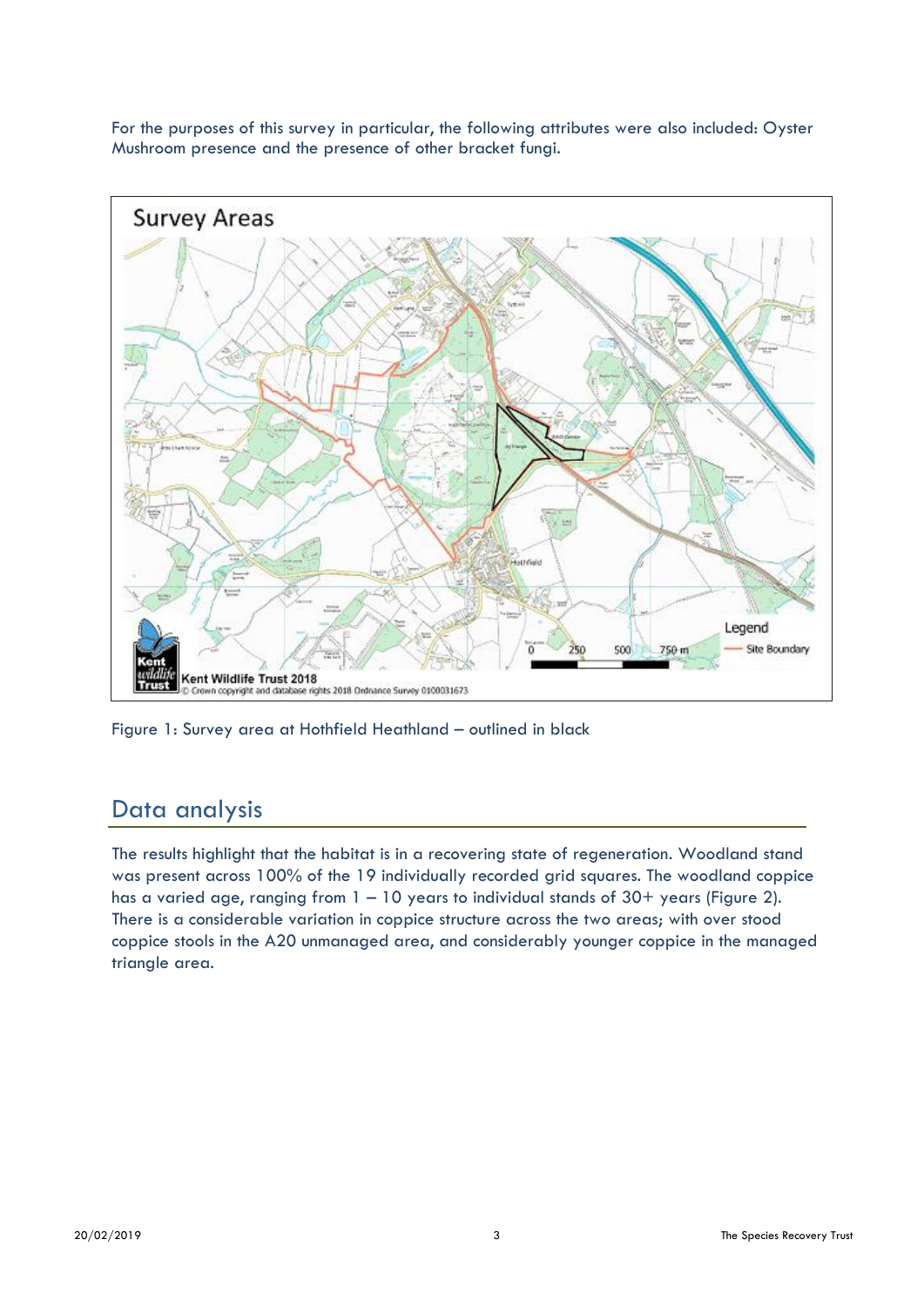

Figure 2: Coppice age data extracted from 19 individual 50x50m squares across two areas of Hothfield Heathland.



Figure 3: Woodland structure and cover from 19 individual 50x50m squares across two areas of Hothfield Heathland

The results indicate that the two survey areas are similar in structure and cover (Figure 3). A 2- 5m understory is present across 73% of the triangle and 83% of the A20 corridor, and 100% of grid squares in both areas contained evidence of regeneration through saplings or young trees.

.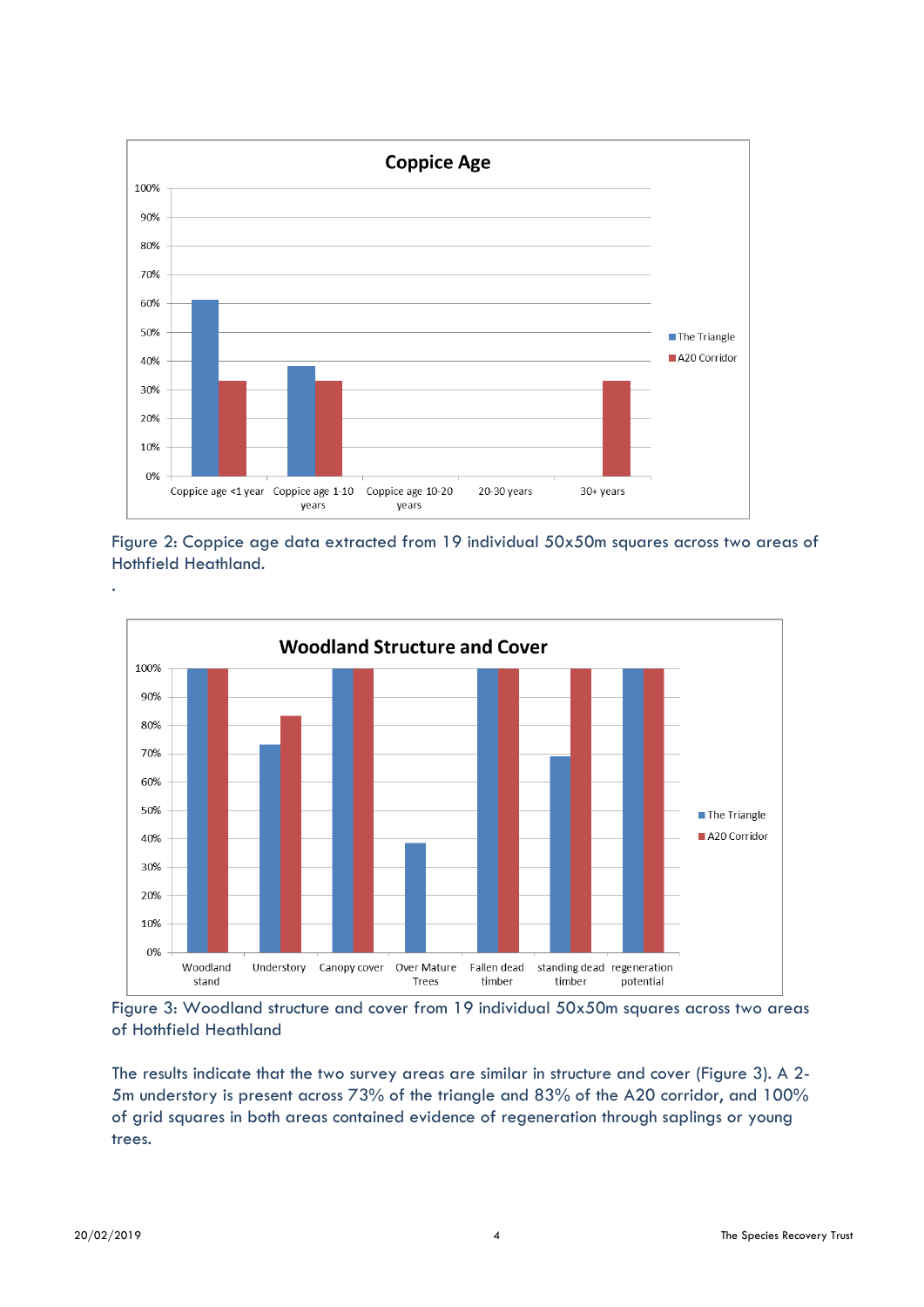100% of grid squares in the triangle had a mixed/open canopy and 100% of the A20 corridor had a closed canopy. Within the triangle, 38% of grid squares met the target of having 1-3 over mature trees while all of the grid squares in the A20 corridor were below this target. 85% of the grid squares within the triangle contained at least one veteran tree, while 66% of the A20 corridor met this target.

Importantly for Southern Oyster Mushroom Beetles, and other saproxylic species, both areas met the fallen dead wood target of 1 tree> 20cm diameter. 69% of the triangle grid squares and 100% of the A20 corridor grid squares also met the target of 1 standing dead tree per 50m grid square.



Figure 4: Woodland composition from 19 individual 50x50m squares across two areas of Hothfield Heathland

The survey results also indicate that both areas of woodland are similar in composition (Figure 4). 85% of the shrub layer throughout the triangle and 83% of the A20 corridor was comprised largely of native species (more than 95%). In contrast, the tree layer in both areas largely contained less than 95% native species (85% of the tree layer within the triangle comprised of less than 95% native species and 83% within the A20 corridor). Non-native trees were present throughout all 19 sample locations (comprising of Sweet Chestnut, Sycamore and Sequoias). In addition, tree disease was present across 85% of the triangle and 83% of the A20 corridor. For the most part, this was Ash Dieback.

No Oyster Mushroom fungi were recorded within either of the woodland areas, however, other types of bracket fungus were present in 69% of the triangle and 66% of the A20 corridor.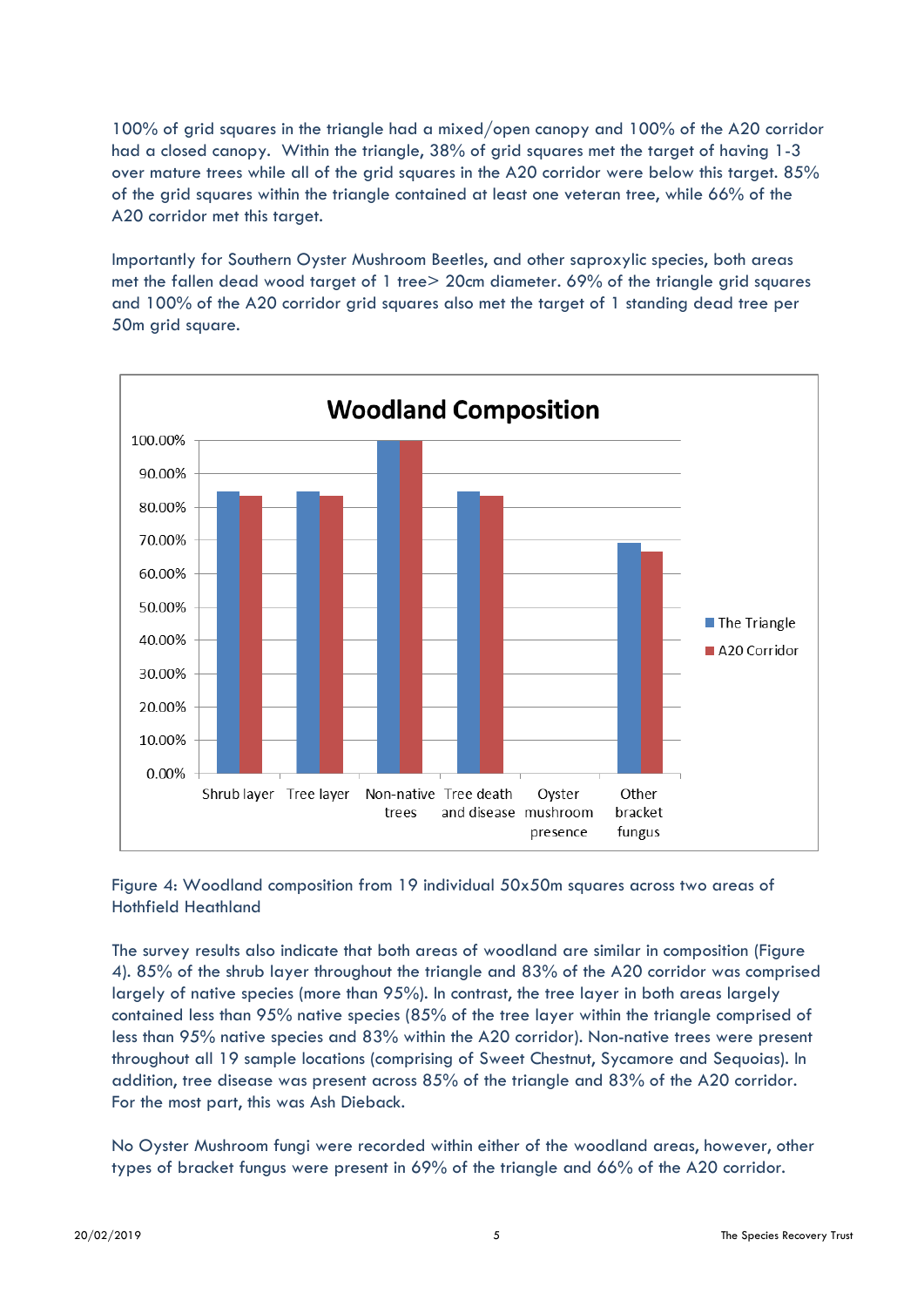Bracket fungi were found on several different tree species including: Sweet Chestnut, Ash, Beech, Birch, Elm and Sycamore.

#### **Implications**

It is disappointing that no oyster mushrooms were found, despite every grid square meeting the target for fallen dead wood and the majority of grid squares meeting the target for standing dead wood and containing veteran trees. It is possible that these targets are in fact too low. The target for dead wood is to have one fallen tree of more than 20cm diameter within a 50m grid square. Similarly, for standing dead timber, the target is one standing dead tree within each 50m grid square. It is possible that these targets are too low and that the provision of additional dead wood would be beneficial in encouraging the growth of Oyster Mushrooms. This could be investigated by undertaking a trial in a number of the grid squares, providing additional dead wood and monitoring the abundance of bracket fungus.

It is encouraging that other bracket fungi were found across most of the site. It is probable that Southern Oyster Mushroom Beetles are not associated exclusively with Oyster Mushrooms and may be found on other bracket fungi. This means that despite no Oyster Mushrooms being found during this survey, these areas may still be suitable for the beetle. Given other bracket fungi species were identified, it could also be suggested that the habitat is in a favourable condition to support fungi such as the Oyster Mushroom, particularly given the amount of fallen and standing dead timber. It may be that a survey at another time of year would find Oyster Mushrooms. However, it is important to note that within each grid square, the number of tree species on which bracket fungi were found was quite limited and there were few records of bracket fungi on tree species that have been associated with the beetle in the past (i.e. Ash, Beech and Birch trees).

The survey results also allow us to identify priority areas for further survey. There were a number of grid squares within the site which had high numbers of veteran trees, met the targets for dead and standing wood and had high levels of bracket fungi on more than one tree species. It would be valuable to focus any future survey work in these areas, as it is considerably more likely that the Southern Oyster Mushroom Beetle will be found in these areas. Searching for this beetle is time consuming and so it is not very efficient to search an entire site. Knowing that these particular areas of the site are the most promising will be extremely valuable information for our future work.

#### Future work

The results suggest that more needs to be done to encourage the growth of bracket fungi on this site. We need to work with Kent Wildlife Trust to undertake trials, increasing the amount of fallen dead wood within particular grid squares on the site, to see if this leads to an increase in bracket fungi.

Now that we have identified priority areas for survey, we also need to undertake a detailed survey for Southern Oyster Mushroom Beetles, to determine if they do still survive on this site.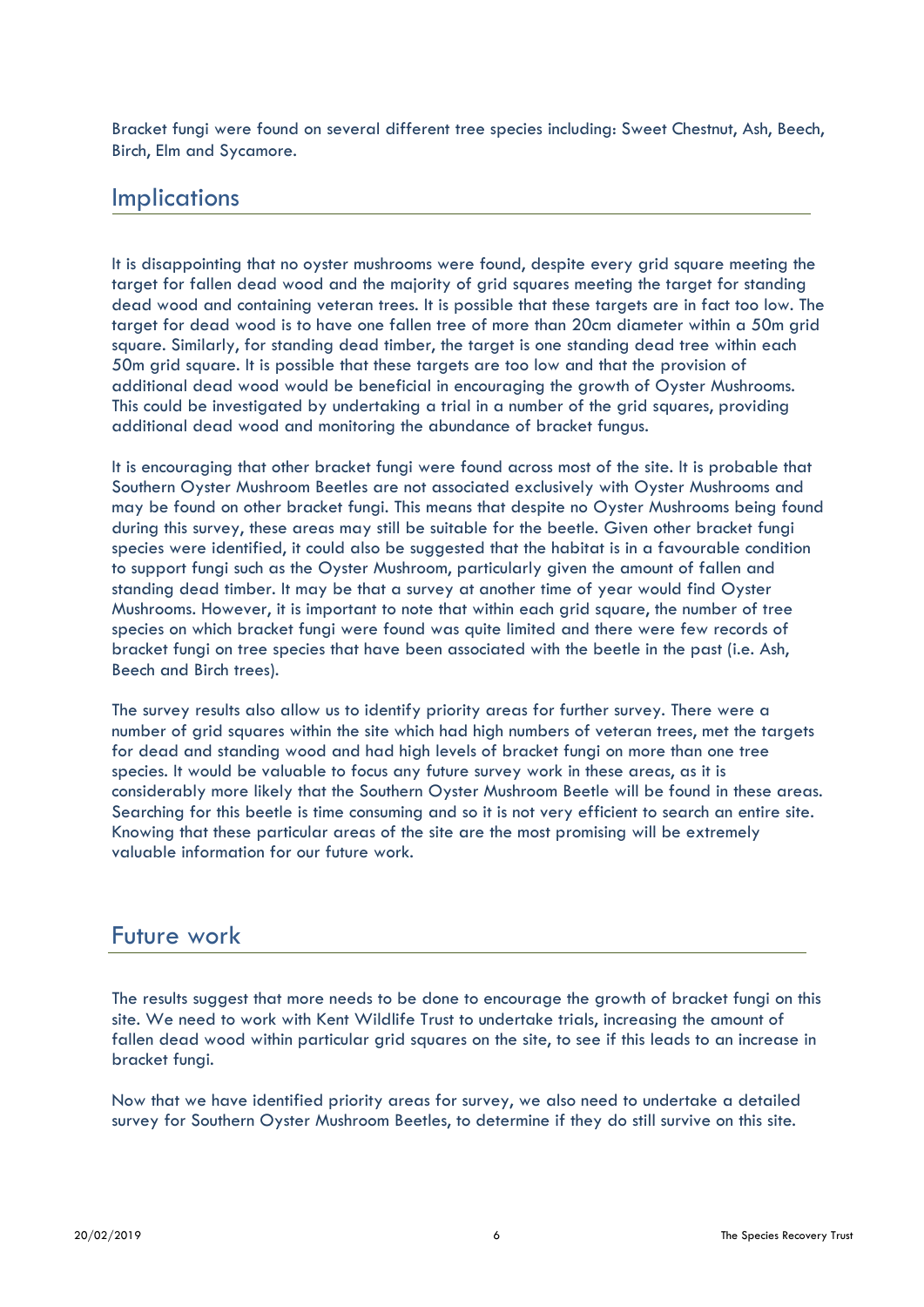# Acknowledgements

We are very grateful to the Cleary Foundation who generously funded this work. We are also grateful to Kent Wildlife Trust and the seven volunteers who helped us to collect the data.